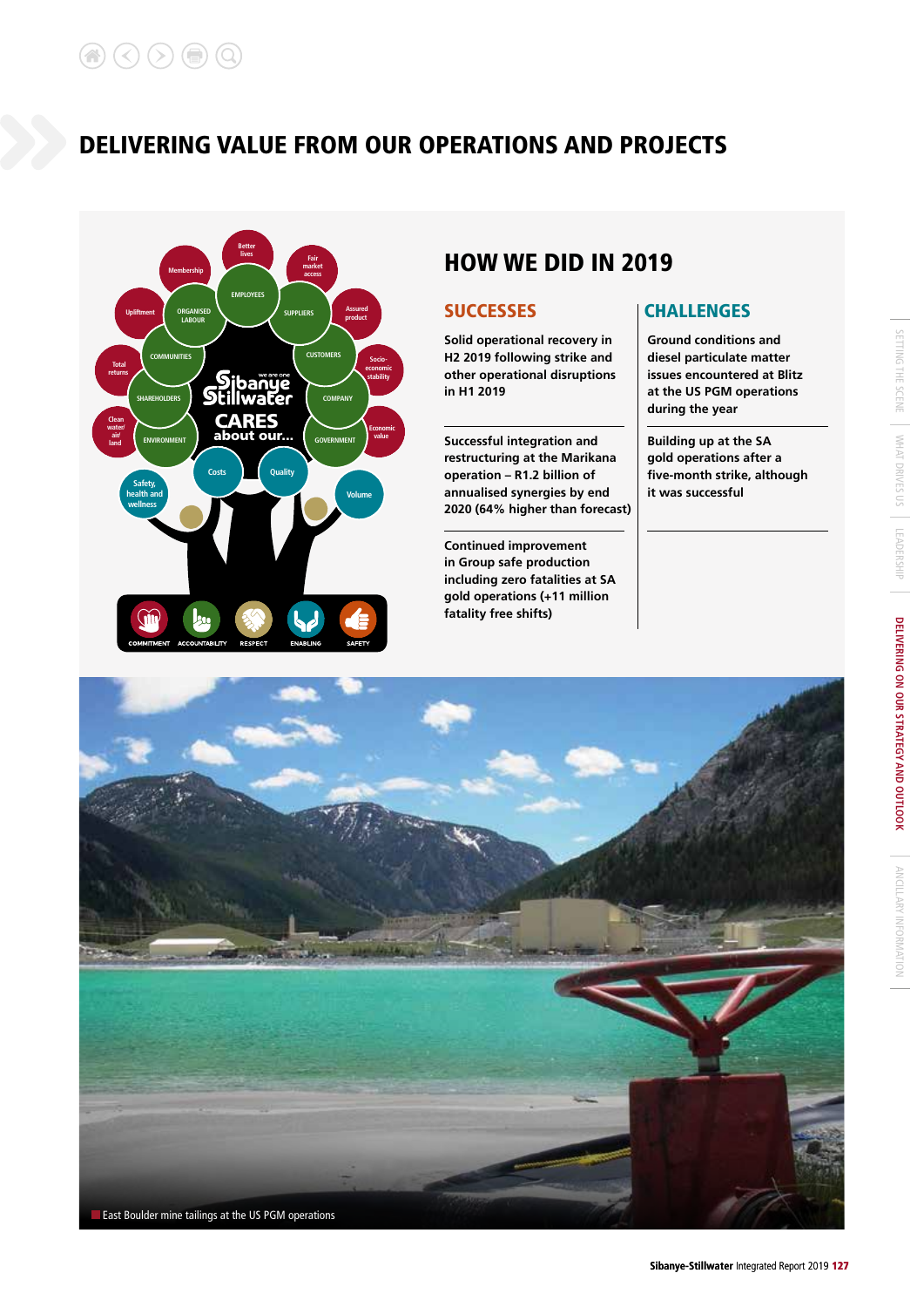### Marathon Denison US PGM operations SA PGM LOCATION OF OUR OPERATIONS operations **OUR OPERATION!** and projects Rio Grande Altar SA gold operations and projects US PGM OPERATIONS SA PGM OPERATIONS Our mining operations, in Montana in the US, are: In South Africa, on the western limb of the Bushveld Complex, our mining operations are: • East Boulder (100%, managed) • Kroondal (attributable 50% interest in PSA agreement, • Stillwater (including Blitz) (100%, managed) managed) • The Columbus Metallurgical Complex • Rustenburg (100%, managed) • Marikana (acquired June 2019, 95.25%, managed) (100%, managed) • Platinum Mile (91.7%), a retreatment facility that processes tailings to recover residual PGMs **PROJECTS** Processing facilities include concentrators and, following the In the Americas: Lonmin acquisition, a smelter complex together with base and • Marathon PGM-copper project in Ontario, Canada precious metals refineries. (55.58%, non-managed) In Zimbabwe, on the Wezda Complex, on the southern portion • Altar and Rio Grande copper-gold projects in of the Great Dyke: • Mimosa (50%), with the remaining 50% held by Impala north-west Argentina (100%, non-managed) Platinum Holdings Limited (Implats) • Denison PGM project in Ontario, Canada (80%, non-managed) SA GOLD OPERATIONS In South Africa: Our mining operations situated on the West Rand of the PGM Witwatersrand Basin, are: • Hoedspruit (74%), Zondernaam (74%) and three • Driefontein (100%, managed) exploration-stage PGM properties – Akanani • Kloof (100%, managed) (93.13%), Limpopo (45.3%-95.25%) – acquired • Cooke (100%, managed) as part of the Lonmin transaction, all in Limpopo And in the southern Free State goldfields: province (managed) and Blue Ridge (50%, managed) • Beatrix (100% managed) GOLD • Attributable interest in DRDGOLD • Burnstone (100%, managed) (38.05% non-managed)

**DELIVERING VALUE FROM OUR OPERATIONS AND PROJECTS CONTINUED** 

## • Southern Free State (SOFS) (100%, managed)

Post year-end, Sibanye-Stillwater increased its interest to 50.1% in DRDGOLD, a leader in the retreatment of gold tailings.

# $\overline{c}$

*ANCILLARY INFORMATION*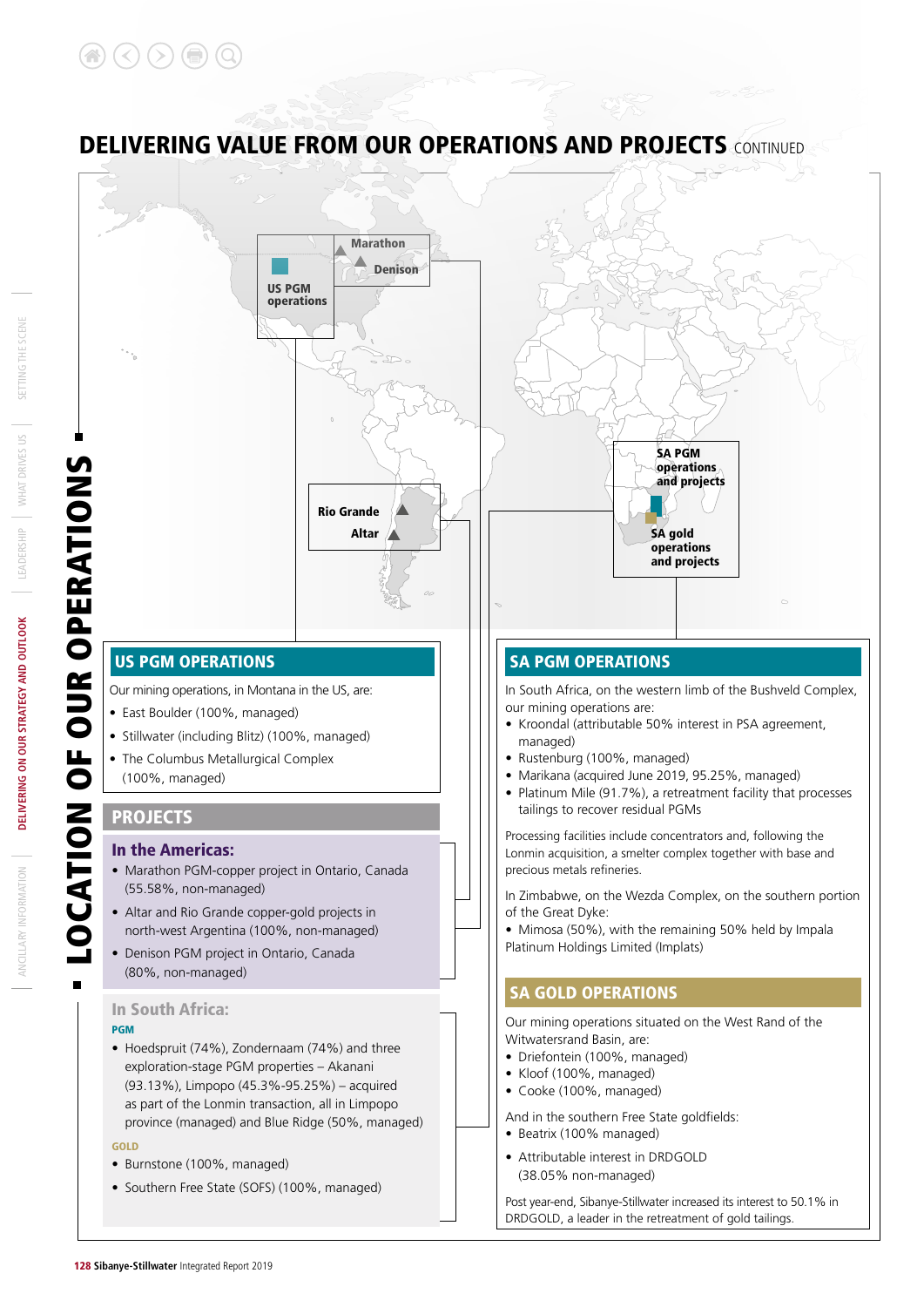### OVERVIEW OF THE OPERATIONAL PERFORMANCE FOR THE YEAR

### US PGM OPERATIONS

The US PGM operations reported 2E PGM production of 593,974oz which was in line with revised 2019 annual guidance. The operational issues which affected the East Boulder mine and Stillwater West mine during 2019 were successfully addressed during the remaining months in 2019, with both operations achieving normalised production run rates by year-end. Challenging ground conditions were encountered at Blitz during H2 2019, with fall of ground (FOG) conditions leading to orders from the US Mine Safety and Health Administration (MSHA) to suspend mining activities in specific areas, thereby restricting stope access and negatively impacting productivity. The adoption of special ground control measures temporarily impaired advance rates and resulted in reduced stope flexibility. Significant progress has been made on redesigning appropriate support in these areas. Concentrated development activities on the ramp system in the Blitz project area also resulted in increased diesel particulate matter (DPM) emissions beyond the capabilities of installed ventilation in certain development areas, which further impacted output.

While the ground control and DPM challenges have largely been addressed, production and advance rates remain behind plan, delaying the planned production build-up at Blitz by approximately eight months. With the ramp up commencing in Q4 2020, the Fill the Mill (FTM) project remains on track to deliver 40,000 2Eoz per annum. At spot prices, the project is expected to yield an NPV in excess of US\$400million.

The 53% increase in the palladium price during 2019 to US\$1,916/2Eoz, drove a 38% increase in the average 2E PGM basket price for 2019 to US\$1,403/2Eoz (palladium comprises 78% of the 2E basket price, with platinum comprising 22%). As a result, adjusted EBITDA from the US PGM operations increased by 61% year-on-year to US\$504 million. The 2E PGM basket price has risen a further 24% during 2020 to over US\$2,100/2Eoz, which combined with the forecast increase in 2E PGM production to between 660,000 2Eoz and 700,000 2Eoz, suggests significantly stronger financial delivery for 2020.

### SA PGM OPERATIONS

The consistent operational delivery from the SA PGM operations continued in 2019, despite the integration and restructuring of the Marikana operation, the PGM wage negotiations, and the impact of load shedding towards the end of the year. 4E PGM production of 1,608,332 4Eoz (including the Marikana operation for seven months since acquisition), was 37% higher year-on-year, with 4E PGM production (excluding the Marikana operation) of 1,100,734 4Eoz above the upper end of annual guidance.

Following a detailed three-month review of the Marikana operation, a proposed restructuring to create an operating footprint with a more sustainable cost structure, was announced in September 2019. Mandatory consultations with affected

stakeholders in terms of Section 189A (S189) of the Labour Relations Act, 66 of 1995 (LRA) were successfully concluded in early December 2019, with the consequent restructuring effected by early January 2020 without any related operational disruption. Approximately 3,195 jobs were retained as a result of the operational review and S189 consultations, with 1,924 employees exiting (normal attrition) during the period. Three generation 1 shafts (East 1, West 1 and Hossy) have reached the end of their reserve lives, resulting in the necessary retrenchment of 1,142 employees and a 1,709 reduction in contractors.

While integration of the service functions is ongoing into 2020, the initial estimate of R730 million in annual synergies is already proving to be conservative. Synergies achieved to date imply an annualised run rate of R1,200 million by the end of 2020, which is 64% higher than our initial estimates.

### SA GOLD OPERATIONS

The SA gold operations produced 29,009kg (932,659oz) (Including DRDGOLD) for 2019 and 23,427kg (753,194oz) (excluding DRDGOLD) for 2019. Normalised production run rates for the reduced operating footprint at the SA gold operations were achieved during Q4 2019, following the conclusion of the AMCU strike in April 2019 and a steady production build-up.

The safe production build-up at the West Rand operations, was hampered by heightened levels of seismicity, as ground stresses which accumulated during the five-month strike were released, significantly affecting several high grade areas at the Kloof operation in particular. Nonetheless, the operating and financial performance for H2 2019 was significantly better than H1 2019, with production increasing by 71% to18,268kg (587,908oz) and AISC declining by 27% to R636,405/kg (US\$1,347/oz).

DRDGOLD performed strongly during 2019, benefitting from higher volumes of high-grade surface material from the Driefontein surface facilities, to produce 5,582kg (179,465oz) of gold at an AISC of R514,932kg (US\$1,108/oz) yielding adjusted EBITDA of R854 million (US\$59 million) for 2019.

### **US PGM operations: production and recycling (ounces)**

| <b>Mined 2E production</b>                                            | 2019    | 2018    |
|-----------------------------------------------------------------------|---------|---------|
| Stillwater                                                            | 376,395 | 364,167 |
| East Boulder                                                          | 217,579 | 228,441 |
| <b>Total mined</b>                                                    | 593,974 | 592,608 |
| Recycling 3E <sup>1</sup> at Columbus<br><b>Metallurgical Complex</b> |         |         |
| PGM fed                                                               | 853,130 | 686,592 |
| PGM sold                                                              | 750,087 | 540.546 |
| PGM tolled returned                                                   | 126.758 | 144.172 |

*1 Recycling production includes rhodium*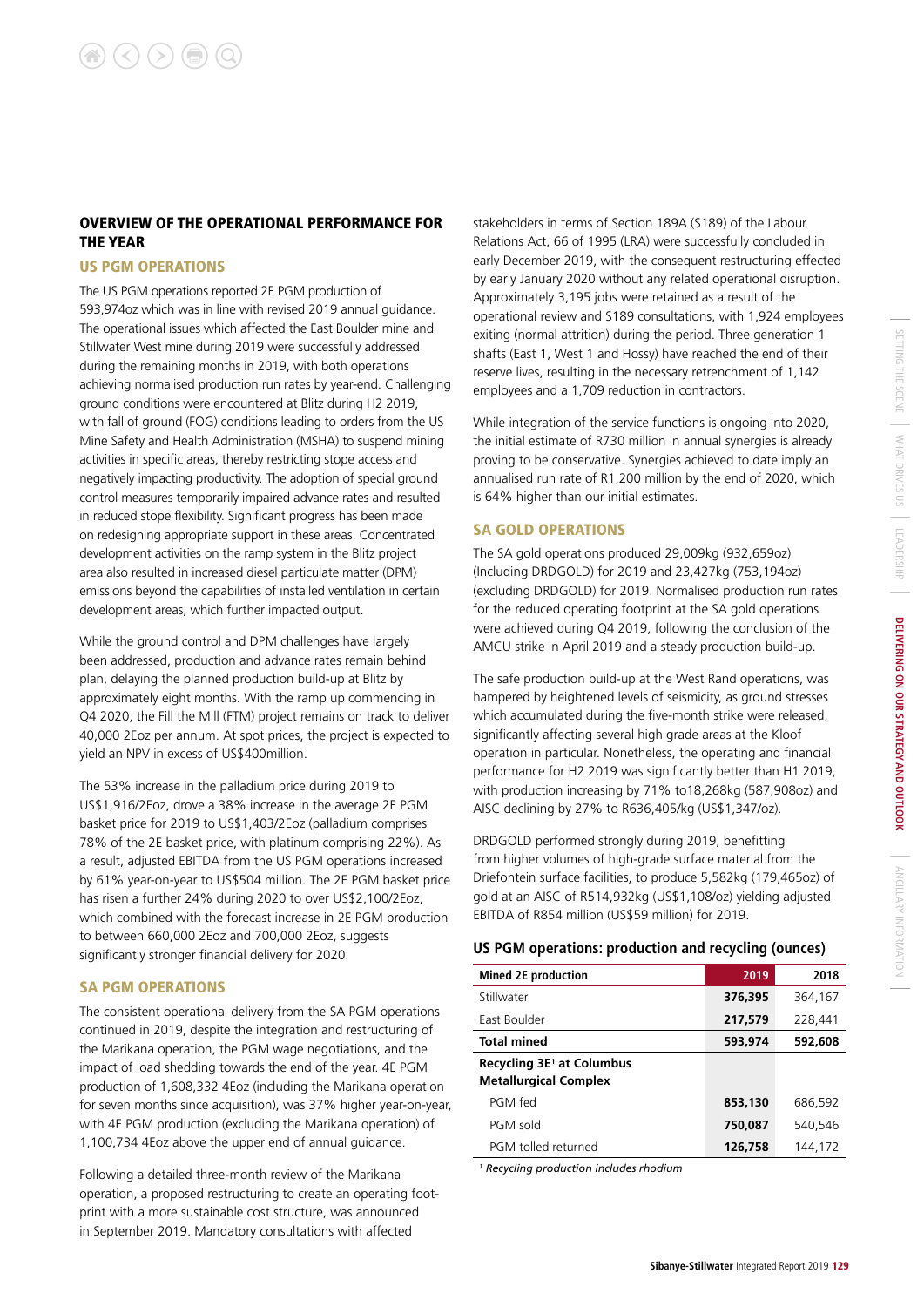### **SA and US PGM operations (2019)**

|                                     |                   | <b>Total PGM</b>  |              |                 | <b>SA PGM operations</b> |                |                 |                   | <b>US PGM</b><br>operations |
|-------------------------------------|-------------------|-------------------|--------------|-----------------|--------------------------|----------------|-----------------|-------------------|-----------------------------|
|                                     |                   | <b>operations</b> |              |                 |                          |                | <b>Platinum</b> |                   |                             |
|                                     |                   |                   | <b>Total</b> | <b>Marikana</b> | <b>Kroondal</b>          | <b>Mimosa</b>  | <b>Mile</b>     | <b>Rustenburg</b> | <b>Stillwater</b>           |
| <b>Production</b>                   |                   |                   |              |                 |                          |                |                 |                   |                             |
| (attributable) <sup>1</sup>         |                   |                   |              |                 |                          |                |                 |                   |                             |
| Ore milled                          | 000t              | 33,035            | 31,624       | 6,793           | 4,060                    | 1,357          | 8,035           | 11,379            | 1,411                       |
| Underground                         | 000t              | 18,540            | 17,129       | 4,717           | 4,060                    | 1,357          | $\overline{0}$  | 6,995             | 1,411                       |
| Surface                             | 000t              | 14,495            | 14,495       | 2,076           | $\Omega$                 | $\Omega$       | 8,035           | 4,384             | $\mathbf 0$                 |
| Plant head grade                    | g/t               | 2.70              | 2.18         | 2.78            | 2.46                     | 3.58           | 0.73            | 2.59              | 14.29                       |
| Underground                         | q/t               | 4.12              | 3.28         | 3.61            | 2.46                     | 3.58           | $\overline{0}$  | 3.48              | 14.29                       |
| Surface                             | q/t               | 0.89              | 0.89         | 0.91            | $\overline{0}$           | $\overline{0}$ | 0.73            | 1.16              | $\mathbf 0$                 |
| <b>Plant recoveries</b>             | $\%$              | 76.78             | 72.44        | 80.06           | 82.53                    | 75.26          | 10.89           | 73.74             | 91.61                       |
| Underground                         | %                 | 85.22             | 82.93        | 85.43           | 82.53                    | 75.26          | $\overline{0}$  | 82.82             | 91.61                       |
| Surface                             | $\%$              | 26.52             | 26.52        | 31.65           | $\overline{0}$           | $\Omega$       | 10.89           | 30.27             | $\mathbf 0$                 |
| Yield                               | q/t               | 2.07              | 1.58         | 2.23            | 2.03                     | 2.69           | 0.08            | 1.91              | 13.09                       |
| Underground                         | q/t               | 3.51              | 2.72         | 3.08            | 2.03                     | 2.69           | $\overline{0}$  | 2.88              | 13.09                       |
| Surface                             | q/t               | 0.23              | 0.23         | 0.29            | $\overline{0}$           | $\Omega$       | 0.08            | 0.35              | $\mathbf 0$                 |
| <b>PGM</b> production               | 000oz             |                   |              |                 |                          |                |                 |                   |                             |
| (4E/2E)                             |                   | 2,202             | 1,608        | 508             | 265                      | 118            | 21              | 698               | 594                         |
| Underground                         | 000 <sub>oz</sub> | 2,093             | 1,499        | 468             | 265                      | 118            | $\mathbf 0$     | 648               | 594                         |
| Surface                             | 000oz             | 109               | 109          | 39              | $\overline{0}$           | $\Omega$       | 21              | 49                | $\mathbf 0$                 |
| PGM sales (4E/2E)                   | 000oz             | 1,884             | 1,305        | 472             | 265                      | 118            | 21              | 431               | 578                         |
| Price and costs <sup>2</sup>        |                   |                   |              |                 |                          |                |                 |                   |                             |
| Average PGM basket                  | R/oz              | 20,090            | 19,994       | 20,601          | 20,253                   | 18,640         | 17,583          | 19,305            | 20,287                      |
| price received <sup>3</sup>         | US\$/oz           | 1,389             | 1,383        | 1,425           | 1,401                    | 1,289          | 1,216           | 1,335             | 1,403                       |
| Adjusted EBITDA margin <sup>4</sup> | $\frac{0}{0}$     | 30                | 32           | 22              | 43                       | 43             | 21              | 37                | 55                          |
|                                     | R/oz              | 13,854            | 14,857       | 17,735          | 10,771                   | 12,058         | 11,006          | 14,429            | 11,337                      |
| All-in sustaining cost <sup>5</sup> | US\$/oz           | 958               | 1,027        | 1,226           | 745                      | 834            | 761             | 998               | 784                         |
|                                     | R/oz              | 14,843            | 14,875       | 17,756          | 10,771                   | 12,058         | 11,658          | 14,432            | 14,763                      |
| All-in cost <sup>5</sup>            | US\$/oz           | 1,026             | 1,029        | 1,228           | 745                      | 834            | 806             | 998               | 1,021                       |
| Capital expenditure <sup>2</sup>    |                   |                   |              |                 |                          |                |                 |                   |                             |
| Ore reserve development             | Rm                | 2,065             | 1,029        | 529             | $\overline{0}$           | 0              | $\overline{0}$  | 501               | 1,036                       |
| Sustaining capital                  | <b>Rm</b>         | 1,525             | 1,203        | 660             | 213                      | 343            | 13              | 316               | 322                         |
| Growth projects                     | Rm                | 2,050             | 15           | 0               | 0                        | 0              | 13              | 2                 | 2,035                       |
|                                     | <b>Rm</b>         | 5,641             | 2,248        | 1,189           | 213                      | 343            | 27              | 819               | 3,393                       |
| <b>Total</b>                        | US\$m             | 390               | 155          | 82              | 15                       | 24             | 2               | 57                | 235                         |

*Average exchange rate in 2019 was R14.46/US\$*

*Figures may not tally as they are rounded independently*

*The US PGM operations' underground production is converted to metric tonnes and kilograms, and performance is translated into South African rand. In addition to the US PGM operations' underground production, recycled material is treated, which is excluded from the statistics 1 Kroondal and Mimosa represent 50% attributable production while Platinum Mile is 91.7% owned and 100% incorporated*

*2 The Group and total SA PGM operations' unit cost benchmarks and capital expenditure exclude the financial results of Mimosa, which is equity accounted, and excluded from revenue and cost of sales*

*3 The average PGM basket price is the PGM revenue per 4E/2E ounce prior to a purchase-of-concentrate adjustment* 

*4 Adjusted EBITDA margin is calculated by dividing adjusted EBITDA by revenue*

*5 All-in cost excludes income tax, costs associated with merger and acquisition activities, working capital, impairments, financing costs, one-time severance charges and items needed to normalise earnings. All-in cost is made up of all-in sustaining cost, as the cost to sustain current operations and presented as a sub-total in the all-in cost calculation, together with corporate and major capital expenditure associated with growth. All-in sustaining cost per ounce (and kilogram) and all-in cost per ounce (and kilogram) are calculated by dividing the all-in sustaining cost and all-in cost respectively, in a period, by the total 4E/2E PGM production in the same period*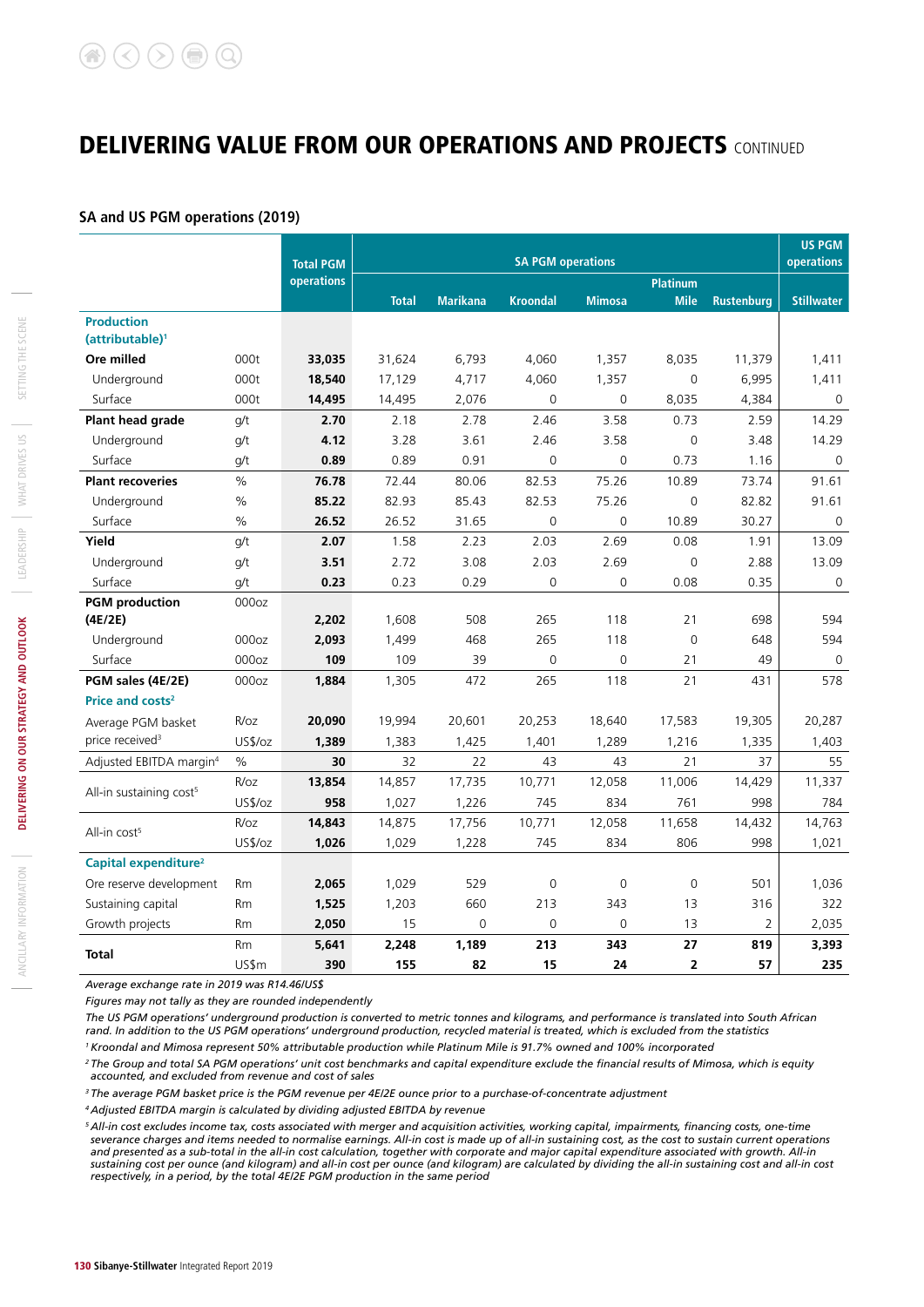### **SA and US PGM operations (2018)**

|                                                |                   | <b>Total PGM</b> |              |                 | <b>SA PGM operations</b> |                 |              | <b>US PGM</b><br>operations |
|------------------------------------------------|-------------------|------------------|--------------|-----------------|--------------------------|-----------------|--------------|-----------------------------|
|                                                |                   | operations       |              |                 |                          | <b>Platinum</b> |              |                             |
|                                                |                   |                  | <b>Total</b> | <b>Kroondal</b> | <b>Mimosa</b>            | Mile            | Rustenburg   | <b>Stillwater</b>           |
| <b>Production (attributable)<sup>1</sup></b>   |                   |                  |              |                 |                          |                 |              |                             |
| Ore milled                                     | 000t              | 27,180           | 25,841       | 3,865           | 1,402                    | 7,712           | 12,862       | 1,339                       |
| Underground                                    | 000t              | 13,720           | 12,381       | 3,865           | 1,402                    | $\mathbf 0$     | 7,114        | 1,339                       |
| Surface                                        | 000t              | 13,460           | 13,460       | $\mathbf 0$     | $\mathbf 0$              | 7,712           | 5,748        | $\mathbf 0$                 |
| Plant head grade                               | g/t               | 2.65             | 2.01         | 2.48            | 3.56                     | 0.63            | 2.52         | 15.01                       |
| Underground                                    | g/t               | 4.40             | 3.25         | 2.48            | 3.56                     | $\mathbf 0$     | 3.60         | 15.01                       |
| Surface                                        | q/t               | 0.87             | 0.87         | 0               | 0                        | 0.63            | 1.19         | 0                           |
| <b>Plant recoveries</b>                        | $\%$              | 76.34            | 70.40        | 82.65           | 77.59                    | 11.19           | 74.59        | 91.29                       |
| Underground                                    | $\%$              | 86.24            | 83.60        | 82.65           | 77.59                    | $\overline{0}$  | 85.13        | 91.29                       |
| Surface                                        | $\%$              | 25.23            | 25.23        | $\mathbf 0$     | $\mathbf 0$              | 11.19           | 35.22        | 0                           |
| Yield                                          | g/t               | 2.02             | 1.42         | 2.05            | 2.76                     | 0.07            | 1.88         | 13.77                       |
| Underground                                    | q/t               | 3.79             | 2.71         | 2.05            | 2.76                     | $\mathbf 0$     | 3.06         | 13.77                       |
| Surface                                        | g/t               | 0.22             | 0.22         | $\mathbf 0$     | $\mathbf 0$              | 0.07            | 0.42         | 0                           |
| PGM production (4E/2E)                         | 000 <sub>oz</sub> | 1,768            | 1,176        | 255             | 125                      | 18              | 778          | 593                         |
| Underground                                    | 000oz             | 1,673            | 1,080        | 255             | 125                      | $\overline{0}$  | 701          | 593                         |
| Surface                                        | 000oz             | 95               | 95           | 0               | $\mathbf 0$              | 18              | 78           | $\Omega$                    |
| PGM sales (4E/2E)                              | 000oz             | 1,770            | 1,176        | 255             | 125                      | 18              | 778          | 594                         |
| Price and costs <sup>2</sup>                   |                   |                  |              |                 |                          |                 |              |                             |
|                                                | R/oz              | 13,657           | 13,838       | 14,203          | 13,525                   | 13,618          | 13,723       | 13,337                      |
| Average PGM basket price received <sup>3</sup> | US\$/oz           | 1,031            | 1,045        | 1,072           | 1,021                    | 1,028           | 1,036        | 1,007                       |
| Adjusted EBITDA margin <sup>4</sup>            | $\%$              | 23               | 19           | 22              | 33                       | 22              | 18           | 46                          |
|                                                | R/oz              | 9,904            | 10,417       | 9,849           | 9,069                    | 8,676           | 10,642       | 8,994                       |
| All-in sustaining cost <sup>5</sup>            | US\$/oz           | 748              | 787          | 744             | 685                      | 655             | 804          | 677                         |
|                                                | R/oz              | 10,897           | 10,472       | 9,849           | 9,069                    | 11,924          | 10,643       | 11,651                      |
| All-in cost <sup>5</sup>                       | US\$/oz           | 823              | 791          | 744             | 685                      | 900             | 804          | 880                         |
| Capital expenditure <sup>2</sup>               |                   |                  |              |                 |                          |                 |              |                             |
| Ore reserve development                        | <b>Rm</b>         | 1,477            | 478          | $\Omega$        | 0                        | $\Omega$        | 478          | 999                         |
| Sustaining capital                             | <b>Rm</b>         | 725              | 464          | 141             | 171                      | 10              | 314          | 260                         |
| Growth projects <sup>6</sup>                   | <b>Rm</b>         | 1,632            | 58           | 0               | $\mathbf 0$              | 57              | $\mathbf{1}$ | 1,574                       |
|                                                | <b>Rm</b>         | 3,833            | 1,000        | 141             | 171                      | 67              | 792          | 2,833                       |
| <b>Total</b>                                   | US\$m             | 290              | 76           | 11              | 13                       | 5               | 60           | 214                         |

*Average exchange rate in 2018 was R13.24/US\$*

*Figures may not tally as they are rounded independently*

*The US PGM operations' underground production is converted to metric tonnes and kilograms, and performance is translated into South African rand. In addition to the US PGM operations' underground production, recycled material is treated, which is excluded from the statistics* 

*1 Kroondal and Mimosa represent 50% attributable production while Platinum Mile is 91.7% owned and 100% incorporated*

*<sup>2</sup> The Group and total SA PGM operations' unit cost benchmarks and capital expenditure excludes the financial results of Mimosa, which is equity accounted, and excluded from revenue and cost of sales*

<sup>3</sup> The average PGM basket price is the PGM revenue per 4E/2E ounce prior to a purchase-of-concentrate adjustment

*4 Adjusted EBITDA margin is calculated by dividing adjusted EBITDA by revenue*

*<sup>5</sup> All-in cost excludes income tax, costs associated with merger and acquisition activities, working capital, impairments, financing costs, one-time severance charges and items needed to normalise earnings. All-in cost is made up of all-in sustaining cost, as the cost to sustain current operations and presented as a sub-total in the all-in cost calculation, together with corporate and major capital expenditure associated with growth. All-in*  sustaining cost per ounce (and kilogram) and all-in cost per ounce (and kilogram) are calculated by dividing the all-in sustaining cost and all-in cost *respectively, in a period, by the total 4E/2E PGM production in the same period*

*6 The US PGM operations' growth project expenditure for 2018 include corporate project expenditure to the value of R71 million (US\$5 million) – the majority of which related to the Altar and Marathon projects*

ANCILLARY INFORMATION

ANCILLARY INFORMATION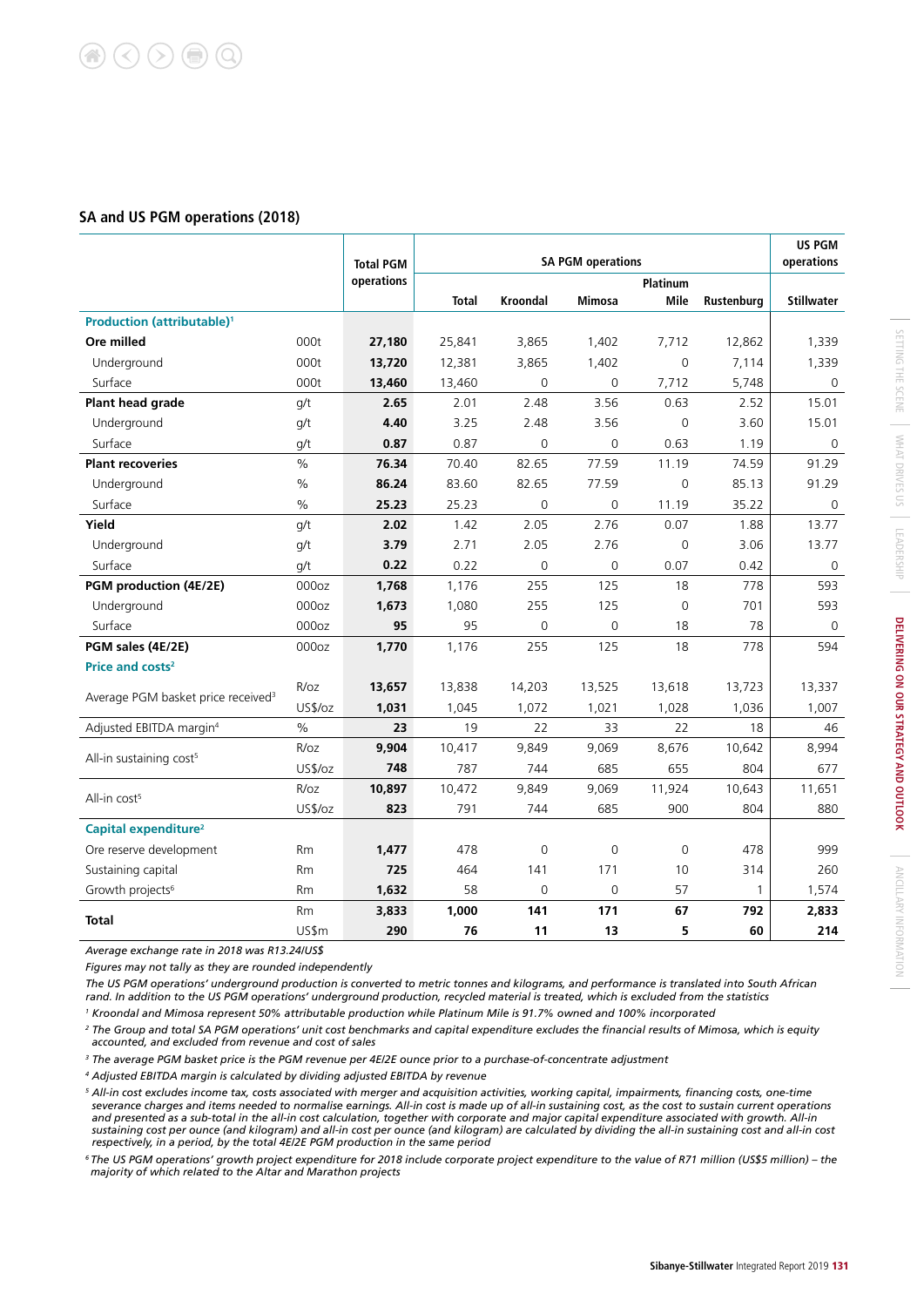### **SA gold operations (2019)**

|                                     | <b>Unit</b> | <b>Total</b> | <b>Driefontein</b>  | <b>Kloof</b> | <b>Beatrix</b> | Cooke               | <b>DRDGOLD</b> |
|-------------------------------------|-------------|--------------|---------------------|--------------|----------------|---------------------|----------------|
| <b>Production</b>                   |             |              |                     |              |                |                     |                |
| Ore milled                          | 000t        | 41,498       | 906                 | 7,357        | 2,489          | 4,328               | 26,418         |
| Underground                         | 000t        | 4,084        | 898                 | 1,489        | 1,622          | 75                  | $\mathbf 0$    |
| Surface                             | 000t        | 37,414       | 8                   | 5,868        | 867            | 4,253               | 26,418         |
| Yield                               | q/t         | 0.70         | 5.69                | 1.48         | 2.46           | 0.30                | 0.21           |
| Underground                         | g/t         | 4.85         | 5.74                | 5.96         | 3.54           | 0.43                | $\mathbf 0$    |
| Surface                             | q/t         | 0.25         | 0.38                | 0.34         | 0.43           | 0.30                | 0.21           |
| <b>Gold production</b>              | kg          | 29,009       | 5,155               | 10,863       | 6,118          | 1,291               | 5,582          |
|                                     | 000oz       | 933          | 166                 | 349          | 197            | 42                  | 179            |
| Underground                         | kg          | 19,801       | 5,152               | 8,872        | 5,745          | 32                  | $\Omega$       |
|                                     | 000oz       | 637          | 166                 | 285          | 185            | $\mathbf{1}$        | $\mathbf 0$    |
| Surface                             | kg          | 9,208        | 3                   | 1,991        | 373            | 1,259               | 5,582          |
|                                     | 000oz       | 296          | 0                   | 64           | 12             | 40                  | 179            |
| Gold sales                          | kg          | 28,743       | 5,096               | 10,829       | 5,978          | 1,288               | 5,552          |
|                                     | 000oz       | 924          | 164                 | 348          | 192            | 41                  | 179            |
| <b>Price and costs</b>              |             |              |                     |              |                |                     |                |
| Gold price received                 | R/kg        | 648,662      | 648,175             | 628,728      | 635,430        | 643,168             | 652,197        |
|                                     | US\$/oz     | 1,395        | 1,394               | 1,352        | 1,367          | 1,383               | 1,403          |
| Adjusted EBITDA margin <sup>1</sup> | $\%$        | (5)          | (40)                | (3)          | (1)            | (43)                | 24             |
| All-in sustaining cost <sup>2</sup> | R/kg        | 717,966      | 1,016,228           | 722,698      | 685,346        | 520,497             | 514,932        |
|                                     | US\$/oz     | 1,544        | 2,186               | 1,555        | 1,474          | 1,120               | 1,108          |
| All-in cost <sup>2</sup>            | R/kg        | 735,842      | 1,016,228           | 732,755      | 685,698        | 520,497             | 521,956        |
|                                     | US\$/oz     | 1,583        | 2,186               | 1,576        | 1,475          | 1,120               | 1,123          |
| <b>Capital expenditure</b>          |             |              |                     |              |                |                     |                |
| Ore reserve development             | Rm          | 1,337        | 513                 | 590          | 233            | $\mathsf{O}\xspace$ | $\mathbf 0$    |
| Sustaining capital                  | Rm          | 514          | 163                 | 238          | 71             | $\mathbf 0$         | 43             |
| Growth projects <sup>3</sup>        | Rm          | 215          | $\mathsf{O}\xspace$ | 109          | $\overline{2}$ | 0                   | 39             |
| <b>Total</b>                        | Rm          | 2,066        | 676                 | 937          | 306            | $\mathsf{O}\xspace$ | 82             |
|                                     | US\$m       | 143          | 47                  | 65           | 21             | $\mathbf 0$         | $\sqrt{6}$     |

*Average exchange rate in 2019 was R14.46/US\$*

*Figures may not tally as they are rounded independently*

*1 Adjusted EBITDA margin is calculated by dividing adjusted EBITDA by revenue*

*<sup>2</sup> All-in cost excludes income tax, costs associated with merger and acquisition activities, working capital, impairments, financing costs, one-time severance charges and items needed to normalise earnings. All-in cost is made up of all-in sustaining cost, as the cost to sustain current operations and presented as a sub-total in the all-in cost calculation, together with corporate and major capital expenditure associated with growth. All-in*  sustaining cost per kilogram (and ounce) and all-in cost per kilogram (and ounce) are calculated by dividing the all-in sustaining cost and all-in cost, *respectively, in a period by the total gold sold in the same period*

*<sup>3</sup> Growth project expenditure for 2019 include corporate project expenditure to the value of R65 million (US\$5 million) – the majority of which was related to the Burnstone project*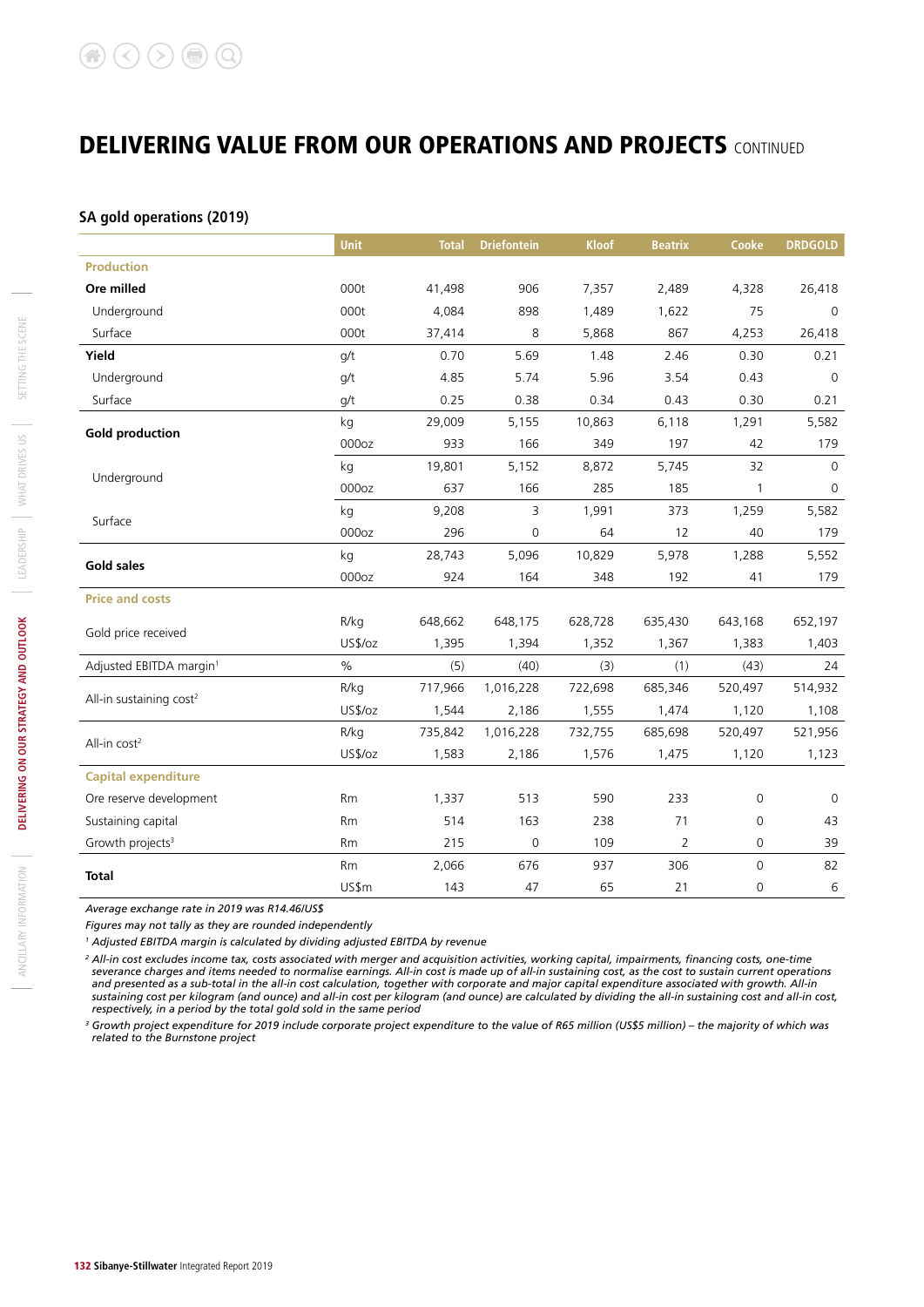### **SA gold operations (2018)**

|                                     | Unit    | <b>Total</b>   | <b>Driefontein</b> | Kloof   | Beatrix        | Cooke       | <b>DRDGOLD</b> |
|-------------------------------------|---------|----------------|--------------------|---------|----------------|-------------|----------------|
| <b>Production</b>                   |         |                |                    |         |                |             |                |
| Ore milled                          | 000t    | 27,199         | 3,143              | 7,108   | 2,952          | 4,092       | 9,904          |
| Underground                         | 000t    | 5,811          | 1,634              | 1,821   | 2,282          | 74          | $\Omega$       |
| Surface                             | 000t    | 21,388         | 1,509              | 5,287   | 670            | 4,018       | 9,904          |
| Yield                               | q/t     | 1.35           | 3.05               | 2.13    | 2.89           | 0.33        | 0.19           |
| Underground                         | g/t     | 5.21           | 5.48               | 7.11    | 3.63           | 1.08        | $\mathbf 0$    |
| Surface                             | q/t     | 0.30           | 0.41               | 0.44    | 0.37           | 0.33        | 0.19           |
|                                     | kg      | 36,600         | 9,573              | 15,253  | 8,536          | 1,394       | 1,844          |
| <b>Gold production</b>              | 000oz   | 1,177          | 308                | 490     | 275            | 45          | 59             |
|                                     | kg      | 30,263         | 8,952              | 12,940  | 8,291          | 80          | $\Omega$       |
| Underground                         | 000oz   | 973            | 288                | 416     | 267            | 3           | 0              |
| Surface                             | kg      | 6,337          | 621                | 2,313   | 245            | 1,314       | 1,844          |
|                                     | 000oz   | 204            | 20                 | 72      | 8              | 42          | 59             |
|                                     | kg      | 36,489         | 9,573              | 15,164  | 8,536          | 1,346       | 1,870          |
| <b>Gold sales</b>                   | 000oz   | 1,173          | 308                | 488     | 275            | 43          | 60             |
| <b>Price and costs</b>              |         |                |                    |         |                |             |                |
|                                     | R/kg    | 535,929        | 533,918            | 536,250 | 539,046        | 550,223     | 560,160        |
| Gold price received                 | US\$/oz | 1,259          | 1,254              | 1,259   | 1,266          | 1,292       | 1,316          |
| Adjusted EBITDA margin <sup>1</sup> | $\%$    | $\overline{7}$ | (13)               | 21      | 14             | (50)        | 3              |
|                                     | R/kg    | 557,530        | 707,375            | 489,587 | 521,884        | 476,003     | 569,893        |
| All-in sustaining cost <sup>2</sup> | US\$/oz | 1,309          | 1,661              | 1,150   | 1,226          | 1,118       | 1,338          |
| All-in cost <sup>2</sup>            | R/kg    | 583,409        | 707,417            | 498,938 | 522,083        | 476,003     | 732,086        |
|                                     | US\$/oz | 1,370          | 1,661              | 1,172   | 1,226          | 1,118       | 1,719          |
| <b>Capital expenditure</b>          |         |                |                    |         |                |             |                |
| Ore reserve development             | Rm      | 2,054          | 817                | 840     | 397            | 0           | 0              |
| Sustaining capital                  | Rm      | 546            | 228                | 221     | 83             | 0           | 15             |
| Growth projects <sup>3</sup>        | Rm      | 648            | 1                  | 142     | $\overline{2}$ | 0           | 303            |
| <b>Total</b>                        | Rm      | 3,248          | 1,046              | 1,202   | 481            | $\mathsf 0$ | 318            |
|                                     | US\$m   | 245            | 79                 | 91      | 36             | 0           | 24             |

*Average exchange rate in 2018 was R13.24/US\$*

*Figures may not tally as they are rounded independently*

*1 Adjusted EBITDA margin is calculated by dividing adjusted EBITDA by revenue*

*<sup>2</sup> All-in cost excludes income tax, costs associated with merger and acquisition activities, working capital, impairments, financing costs, one-time severance charges and items needed to normalise earnings. All-in cost is made up of all-in sustaining cost, as the cost to sustain current operations and presented as a sub-total in the all-in cost calculation, together with corporate and major capital expenditure associated with growth. All-in*  sustaining cost per kilogram (and ounce) and all-in cost per kilogram (and ounce) are calculated by dividing the all-in sustaining cost and all-in cost, *respectively, in a period by the total gold sold in the same period*

*<sup>3</sup> Growth project expenditure for 2018 include corporate project expenditure to the value of R201 million (US\$15 million) – the majority of which was related to the Burnstone project*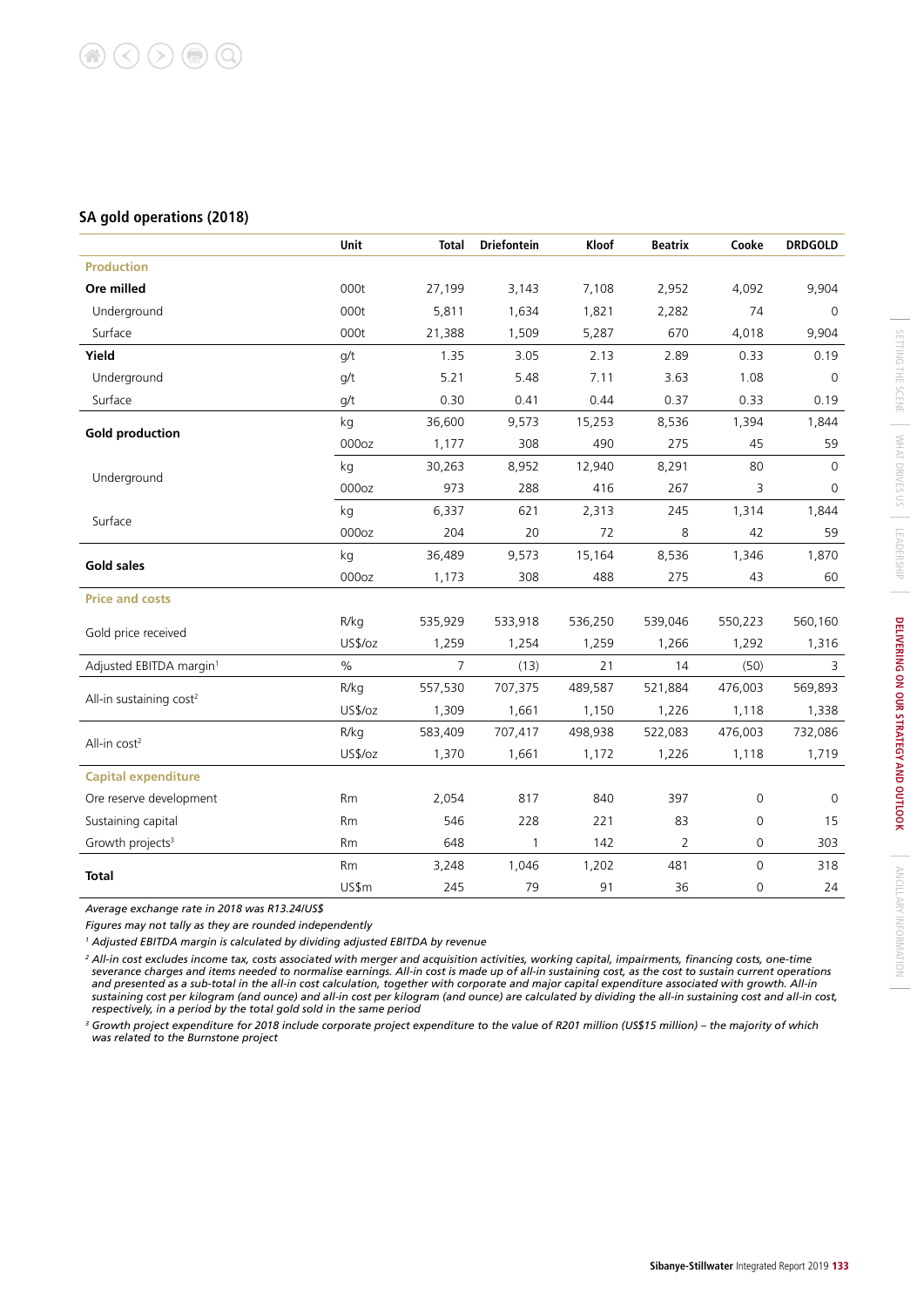### FUTURE FOCUS – 2020 OPERATIONAL OUTLOOK

The production guidance for the Group, provided to the market on 19 February 2020 (available at *https://www.sibanyestillwater. com/news-investors/reports/quarterly/*), is expected to be adversely affected by the impact of the COVID-19 pandemic on our SA and US operations.

The SA underground mines were temporarily halted for an initial 21 days from 27 March 2020 when the SA government instated a lockdown to slow down the spread of the pandemic. This period was then extended to the end of April 2020. Approval was subsequently received from the DMRE for limited mining and processing activities to resume from 14 April 2020, subject to agreed protocols being implemented to reduce COVID-19 related health and safety risks..

At the US PGM operations, we have significantly reduced the number of people at our sites in order to proactively manage the COVID-19 threat in line with the requirements from local health authorities, while maintaining production from current operations.

Specific actions for the US operations include:

- demobilising contractors involved in growth capital activities
- facilitating remote work for personnel that are not required on site
- prohibiting face-to-face contact with external parties and restricting site access to employees

The Blitz project accounts for the majority of contract workers at the US PGM operations and these decisions are likely to temporarily impact growth from Blitz in 2020 and delay the project's development schedule. In addition, we have received a force majeure notice from the manufacturer of the mills to be used in the expansion of the concentrator. Further detail will be provided once we have concluded a full impact assessment.

Our US PGM operations are a '*critical infrastructure industry*' as defined by the Cybersecurity and Infrastructure Agency,

with PGMs essential components of many chemical, medical and biochemical applications. This includes the use of PGMs in many drugs used to treat a wide range of cancers, pacemaker electrodes, catheters, guides for arthroscopic surgery and in self-rescuer masks used by first responders. Platinum is also an essential catalyst in petrochemical plants necessary for energy production. As the only primary PGM producer in the US, we will endeavour to maintain current production from our Stillwater and East Boulder mines, while maintaining throughput through our Columbus Metallurgical Complex in order to provide PGMs to the critical sectors mentioned above. Aside from the Blitz project activities, our other operations are largely unaffected by the aforementioned decisions.

### SUMMARY OF PROJECTS

### **Projects in the Americas**

During 2019 the Group advanced its strategy of entering into strategic relationships with focused exploration companies in order to advance these assets.

### **Altar**

The Altar project, located within San Juan province, Argentina, is an advanced stage porphyry copper-gold exploration project.

Aldebaran Resources Inc (Aldebaran), a subsidiary of Regulus Resources Ltd, has entered into a JV and option agreement with Stillwater Canada LLC, an indirect subsidiary of Sibanye-Stillwater, to acquire up to an 80% interest in Peregrine Metals Ltd (Peregrine), a wholly-owned subsidiary of Sibanye-Stillwater, which owns the Altar copper-gold project. Sibanye-Stillwater also retains an indirect exposure to all Aldebaran assets (including the Rio Grande project) through its 19.9% shareholding in Aldebaran. Aldebaran is the operator of the JV. As at 31 December 2019, no earn-in on Altar had been effected and 100% of the Mineral Resource is reported.

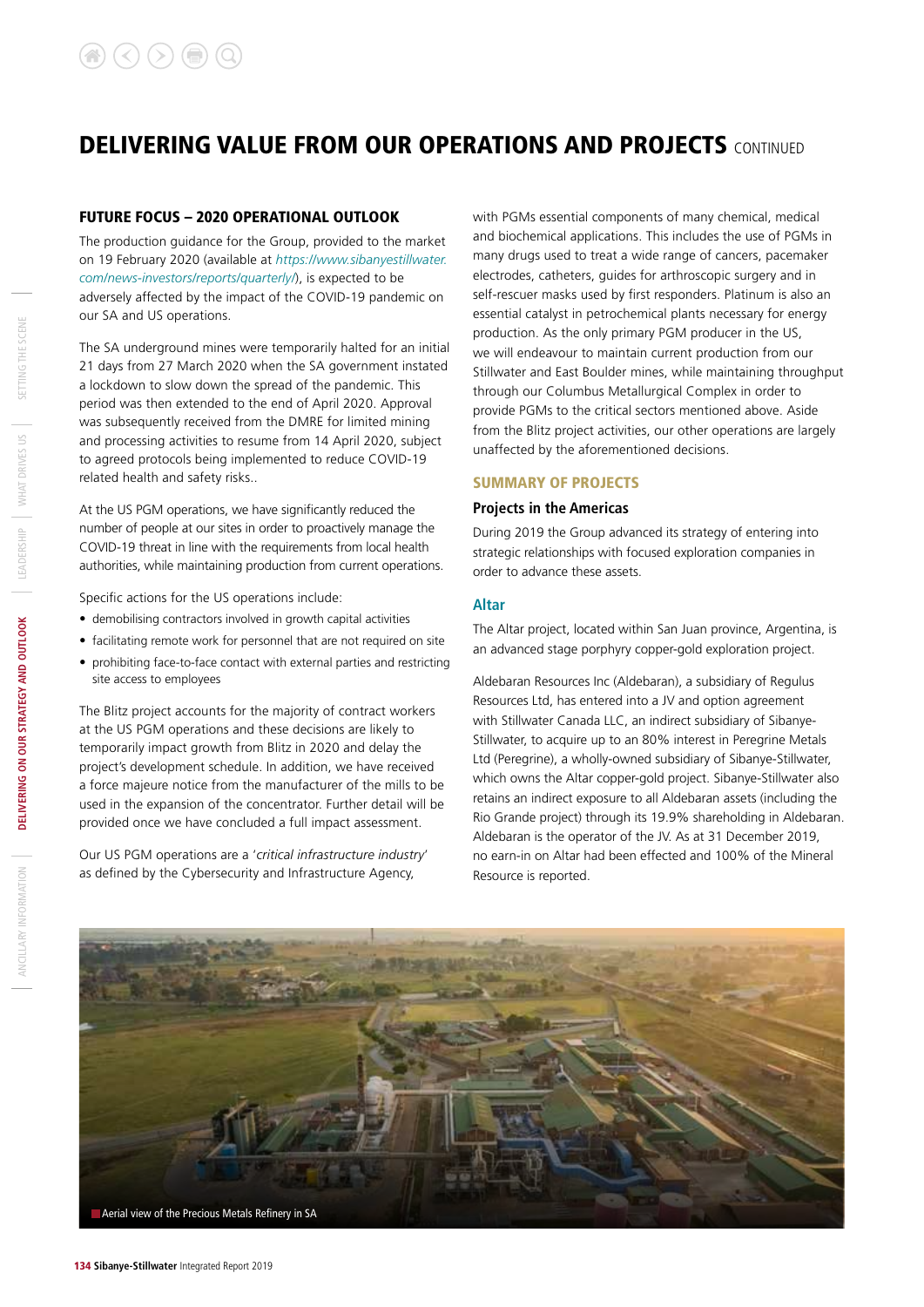# $\bigcirc$   $\bigcirc$   $\bigcirc$   $\bigcirc$   $\bigcirc$

### **Rio Grande**

The Rio Grande project (owned and managed by Aldebaran) is a copper-gold porphyry deposit with an associated iron oxide copper-gold (IOCG) style alteration, exploration stage project located in north-western Argentina. The Mineral Resources of the Rio Grande deposit are reported on an attributable basis based on the Group's 19.9% shareholding in Aldebaran.

### **Marathon**

The Marathon project is a PGM-gold-copper project, situated 10km north of Marathon, Ontario province, Canada.

During 2019, Sibanye-Stillwater concluded an acquisition agreement with Generation Mining Limited (Gen Mining) through which Gen Mining acquired a 51% interest in the Marathon project and formed an unincorporated JV with Stillwater Canada Inc, in exchange for a cash consideration of 3.0 million Canadian dollars (CAD\$) and a 12.9% equity interest in Gen Mining. Gen Mining has the option to earn up to an 80% interest through spending of CAD\$10 million and preparing a preliminary economic assessment within four years of the property acquisition date, marked as 11 July 2019.

Gen Mining is the operator of the JV and has assumed all liabilities of the property. For more information, please refer to the official media release at *https://thevault.exchange/?get\_ group\_doc=245/1561530392-sibanyegeneration-miningagreement-marathon-project-26june2019.pdf* 

### **Denison**

The Denison project was acquired as part of the Lonmin transaction and forms part of the South African PGM segment. It is reported under the US PGM segment due to its geographical location. The Denison project is a PGM exploration project on the Sudbury Igneous Complex (SC), approximately 30km to the west-southwest of the town of Sudbury and includes two zones adjacent to the old workings of the Crean Hill mine (the 109FW and 9400 zones).



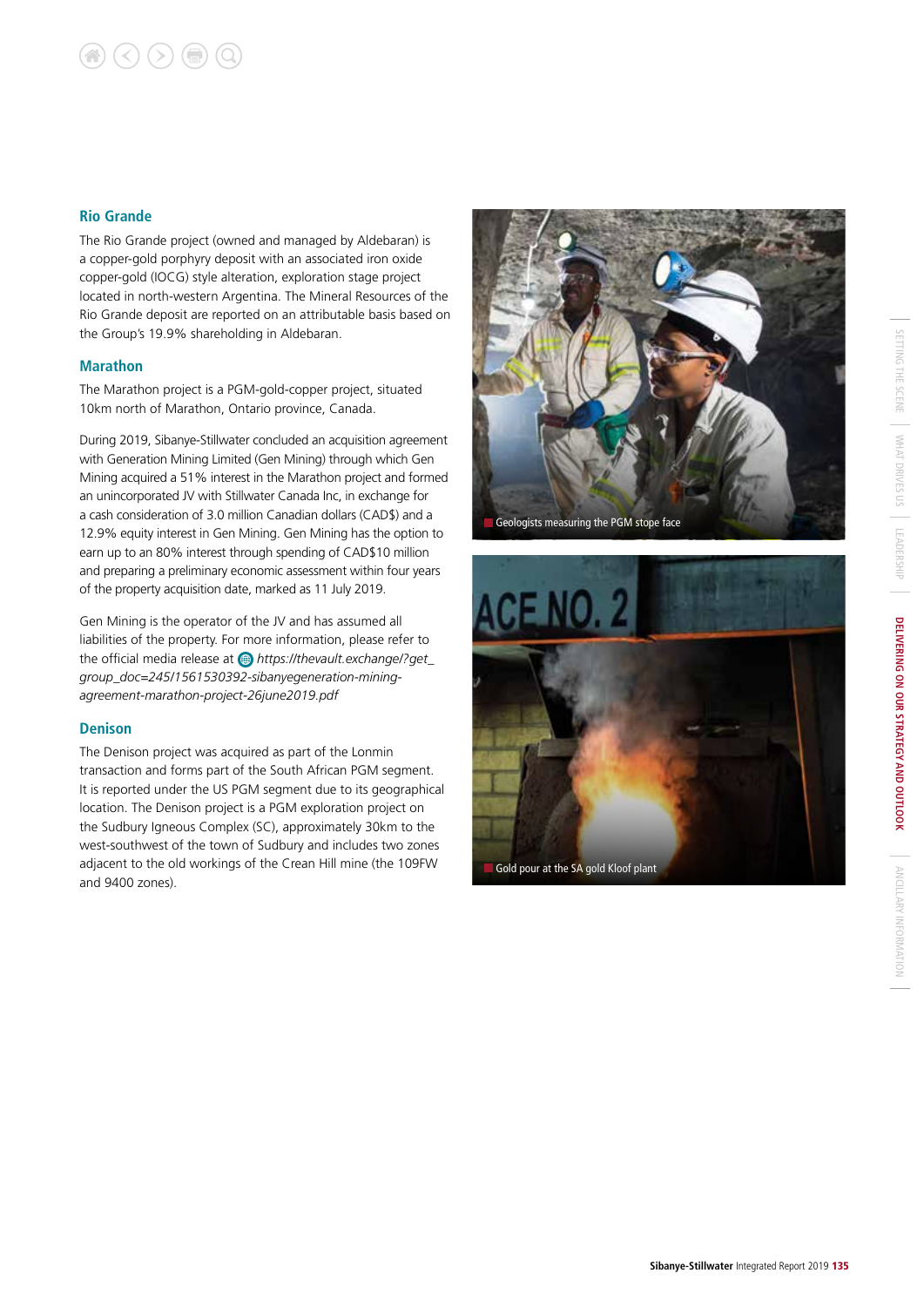During 2019, Sibanye-Stillwater acquired the entire shareholding in Lonmin and thereby by implication acquired the Denison project, which was 100% held by Loncan, a subsidiary of Lonmin. During 2019, Loncan entered into a binding letter agreement with Wallbridge Mining whereby Loncan appointed Wallbridge as the operator of the revised Denison property to raise the necessary funding, implement the business plan and manage the daily operations of Loncan. At the end of October 2019, Loncan issued Wallbridge with 20% of Loncan (current shareholding: Sibanye-Stillwater 80% and Wallbridge 20%). For more information, please refer to the official media release at *https://www.wallbridgemining.com/s/press-releases. asp?ReportID=860246&\_Type=Press-Releases&\_Title=Wallbridgeearns-20-Ownership-of-Lonmin-Canada-Inc-Through-Operatorship-Agr*

### **SA PGM projects\***

The SA PGM operations are supported by a pipeline of five projects, which are at varying stages of development. The projects – Blue Ridge, Zondernaam, Hoedspruit, Akanani and Limpopo – are all located on the BIC in South Africa and present significant optionality to sustain and/or enhance the current production profile. During the year, the Group refined its portfolio by exiting from certain low potential projects (Loskop and Vygenhoek), while advancing studies into Blue Ridge, Akanani, Hoedspruit and Limpopo.

### **Blue Ridge**

This 50:50 JV with Imbani Platinum is situated approximately 30km southeast of Groblersdal on the Eastern Limb of the BIC. Sibanye-Stillwater owns a 50% stake in the JV following its acquisition of Aquarius in 2016. The mine, constructed in 2007, was placed on care and maintenance in 2011 on the back of depressed PGM prices, and has remained on care and maintenance ever since.

### **Akanani**

Akanani is an advanced stage exploration project located on the Northern Limb of the BIC, in the Limpopo province of South Africa, targeting the Platreef orebody. The project was acquired by Sibanye-Stillwater in 2019 as part of the Lonmin transaction. Sibanye-Stillwater has an effective 93.13% effective interest in Akanani Mining (Pty) Ltd, via its shareholding in Western Platinum Ltd.

### **Hoedspruit**

Hoedspruit Platinum Exploration is a prospecting right in the Rustenburg area, situated directly adjacent to the Rustenburg operation's mining right, earmarked for inclusion into the Rustenburg mining right. The application process is in progress. Sibanye-Stillwater has an effective 74% interest, while 26% is held by Watervale (Pty) Ltd, an empowerment company controlled by Savannah Resources (Pty) Ltd.

### **Limpopo**

The Limpopo project is located on the northern sector of the Eastern Limb of the BIC in the Limpopo province. The larger project area consists of three contiguous mineral titles areas, namely Voorspoed, Dwaalkop and Doornvlei. It is centred on the Baobab mining operation (located on the Voorspoed mining right), which is currently under care and maintenance.

Sibanye-Stillwater has an effective 95.25% interest in the C&M Baobab mine and the Doornvlei mining right. A total of 45.25% of the Dwaalkop prospecting right is held by Mvelephanda Resources (a wholly owned subsidiary of Northam Platinum Ltd).

*\* Greenfields projects which exclude projects such as K4 at the Marikana operation*